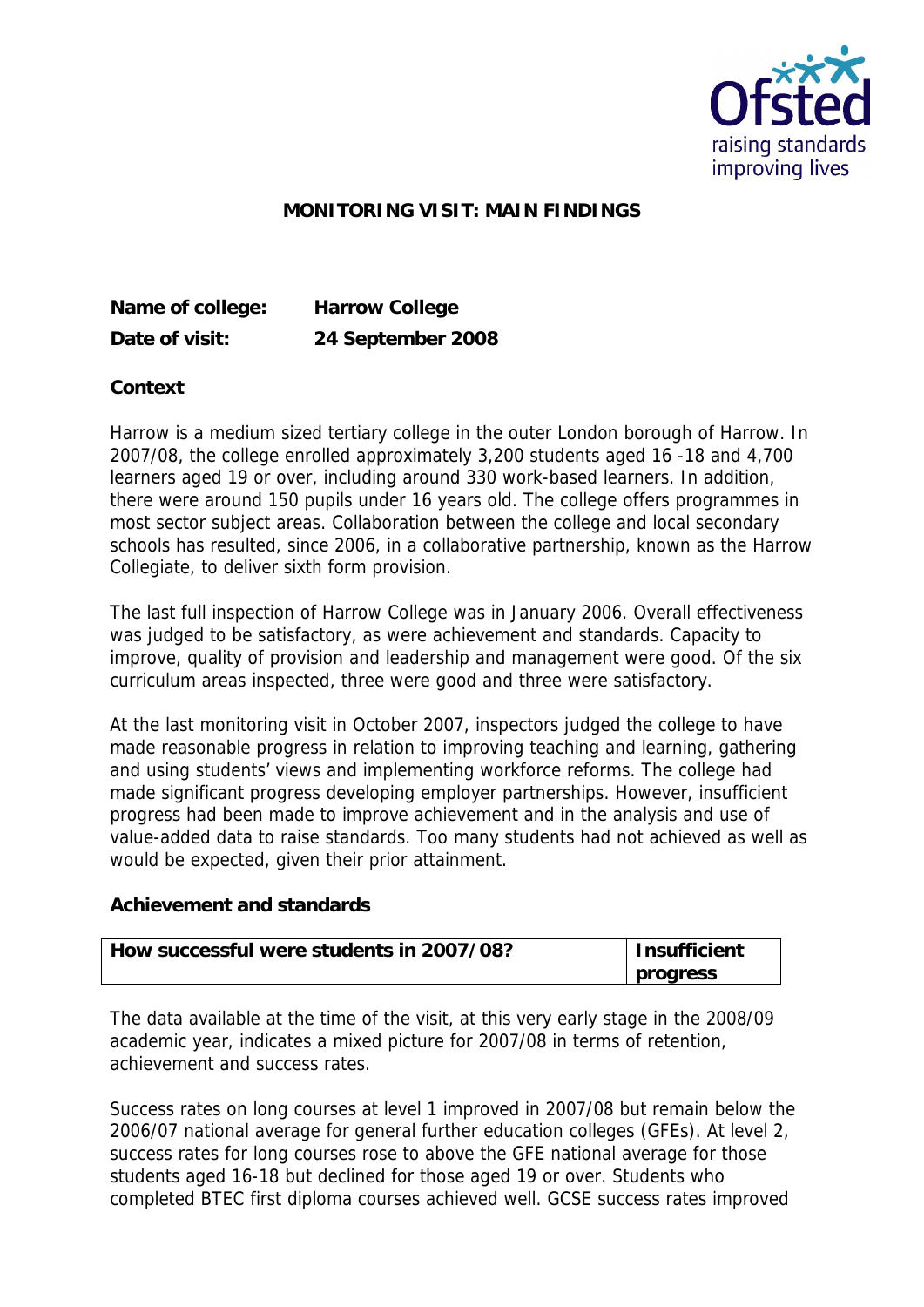

and the proportion of 16-18 year old students gaining high grades in science and mathematics was above the 2006/07 average.

Long course success rates at level 3 improved for younger learners but fell for those aged 19 or over. Success rates on BTEC national programmes were broadly in line with national averages but the overall figure masks considerable variations between vocational areas. The success rate for AS students at the college who were not part of the Harrow Collegiate was low, having fallen from 64% in 2006/07 to 61% in 2007/08. Success rates, though, for Harrow College A2 students rose in 2007/08, to close to the 2006/07 national average for sixth form colleges. The proportion of high grades increased and value-added data suggests that the extent to which students make satisfactory or better progress has improved. However, ensuring that students achieve at least in line with expectations, given their prior attainment, remains an area for development for the college.

The performance of adult learners on NVQ programmes varied across curriculum areas, with success rates lower than average at level 2 but higher at level 3. English provision for speakers of other languages recovered well in 2007/08, with success rates above the 2006/07 national averages.

| How successful is work-based learning provision? | Reasonable |
|--------------------------------------------------|------------|
|                                                  | progress   |

The curriculum for work-based learning remains narrow but provides valuable additional options for learners in Harrow. Overall and timely success rates of apprenticeship frameworks have gradually improved over the last three years and overall success rates exceed national averages. Timely success rates, though, remain lower than the national average.

The number of employer associates working with college managers to improve curriculum design and delivery has increased to over a hundred. These associates provide helpful information and advice to students through seminars on job opportunities and work-based learning. The number of learners following the Train to Gain and employer responsive programmes is increasing, with a target of 900 for 2008/09. Strategic partnerships continue to widen and increase participation. For example, the college is working with Harrow Borough Council in the delivery of a project for the Inland Revenue, leading to NVQs at level 3 for the workforce. The college also works effectively in partnership with Stanmore College to deliver the Learning4 workforce development programme to support employers and this has expanded to include ten new courses this year. 'Entry to Employment' programmes have been discontinued, replaced by an inclusive new mainstream programme, 'Progress to Success'.

Reasonable progress has been made in improving quality and further developing work-based learning. Managers are now exploring new avenues to widen participation still further and to increase opportunities for progression to higher levels.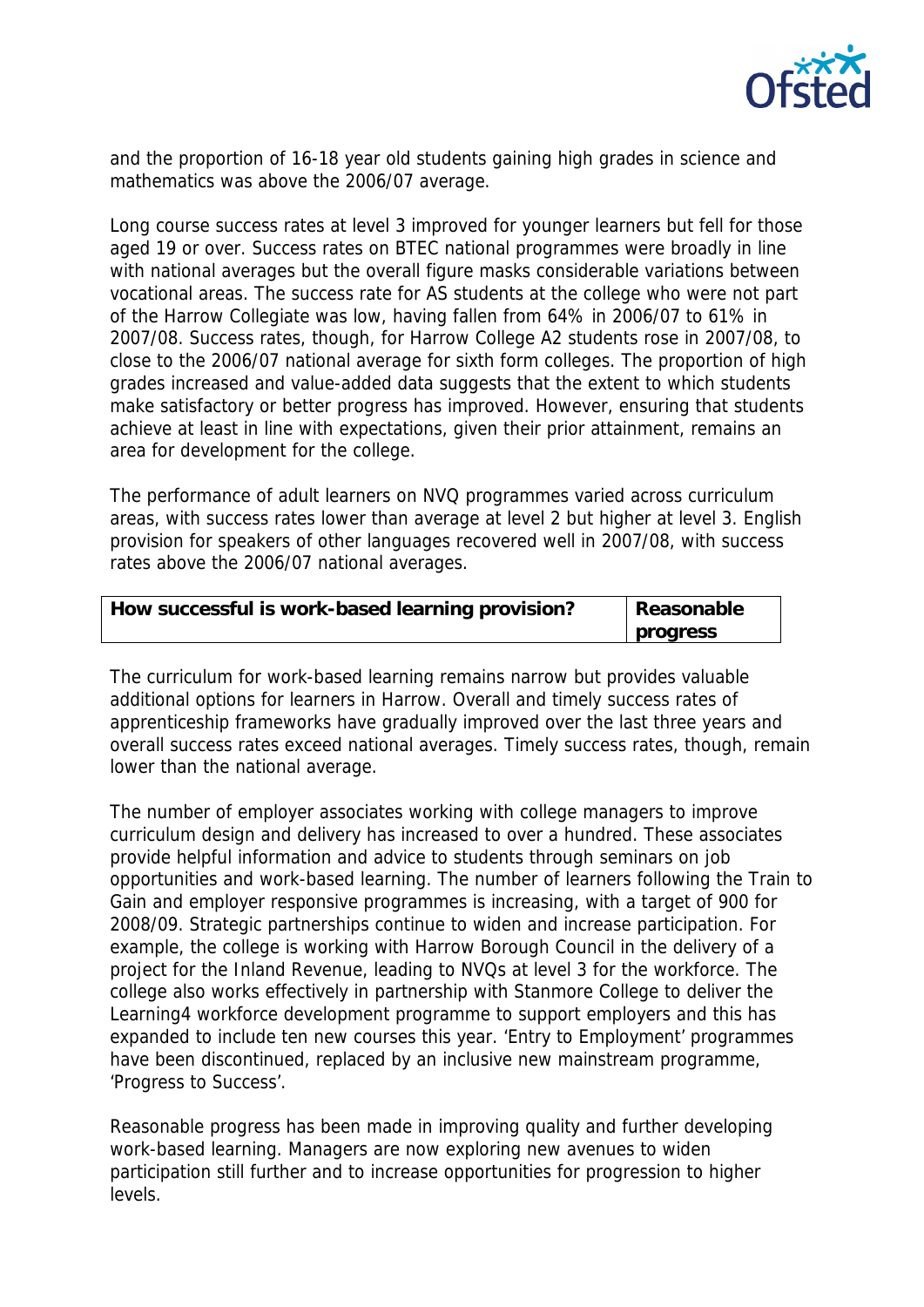

## **Quality of provision**

| How effective is teaching and learning? What has                      | Reasonable |
|-----------------------------------------------------------------------|------------|
| been the impact of all the measures taken to improve $\vert$ progress |            |
| the quality of teaching and learning last year?                       |            |

Measures introduced in 2007 to improve the quality of teaching and learning have been evaluated and revised and feedback from staff and students has guided development strategies. Resources for observations and staff training workshops have been increased, with a sharper focus on new tutors and those judged to be, at best, satisfactory. Attendance was low last year at workshops to support teaching and learning. This year, participation in the workshops is obligatory for all tutors whose teaching is graded less than good. A development week for all staff in July was effective in raising awareness of good teaching practice. Two senior managers, having completed an accredited higher education programme in lesson observation training, have been involved in training a dedicated team of observers. Procedures for standardising observation practice and moderating the outcomes have been refined. Student perception surveys indicate a gradual improvement in levels of satisfaction with the quality of teaching and learning support. Those students interviewed by inspectors report well-prepared and appropriately resourced lessons and good levels of support from teachers.

The college is yet to undertake a more detailed analysis, to review the correlation between workshop attendance and improved teaching skills and also between lesson observation grades and student outcomes.

| How effective is the Harrow Collegiate? | Reasonable |
|-----------------------------------------|------------|
|                                         | progress   |

The college has made a strong contribution to the development of the central consortium of the Harrow 16-19 collegiate, consisting of six of the eight Harrow High Schools and Harrow College, through a two-year franchise arrangement which has had a positive impact on local opportunities for young people. The college has built good working relationships with its partners and supported the development of common timetabling, quality assurance procedures and the sharing of good practice. The collegiate has provided access to a broad AS/A2 level curriculum and has improved advice and guidance to school pupils on the full range of opportunities available. The overall AS success rate for the first cohort in 2007, at 78%, was just below the average for sixth form colleges. Success rates for collegiate students following AS courses based in the college are above average for sixth form colleges, and the proportion of high grades rose significantly in 2008 to above average. Success rates for collegiate students on the courses based in high schools, but attributable to Harrow College under the franchise, were more variable; these also improved in 2008. The first cohort of A2 level collegiate students achieved above average overall success rates on college-based courses. In high schools there was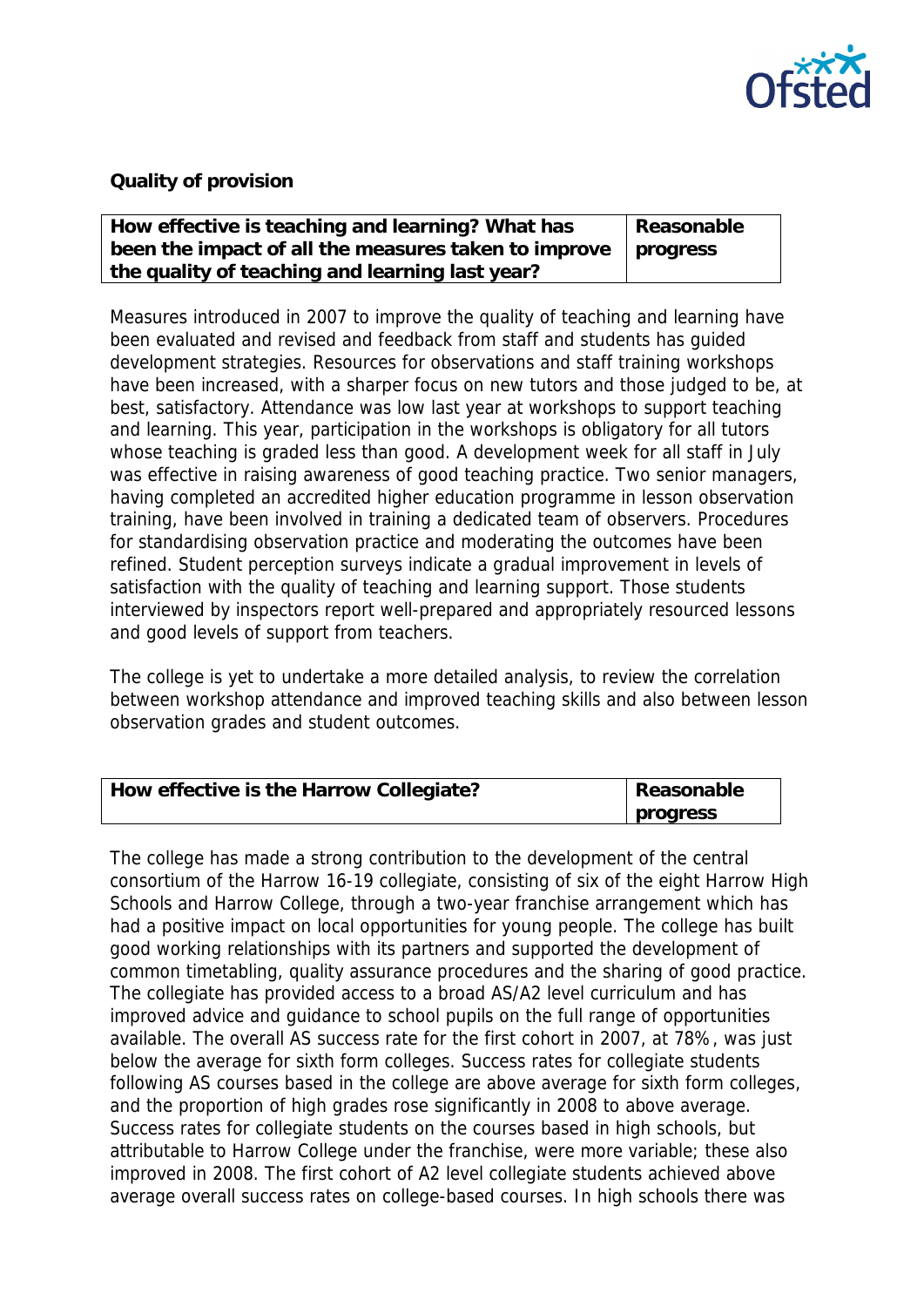

again more variability from below to above average. The proportion of high grades was below average.

| To what extent has the college maintained the     | Reasonable |
|---------------------------------------------------|------------|
| strength around educational and social inclusion, | progress   |
| identified at the previous inspection?            |            |

Social inclusion continues to be a strong feature of the college. The college offers a broad curriculum from entry level to level 4, and has continued to adjust its curriculum to meet identified needs. It includes provision for 14-16 year old school pupils and for vulnerable groups, for example the hearing impaired. There is a large programme in skills for life and work, including courses enabling learners to develop employability skills alongside their language, literacy and numeracy. The college enables many learners who have previously failed elsewhere to develop their motivation and confidence and to succeed.

A mentoring project has successfully supported learners at risk of underachieving, and an Aim Higher programme has raised aspirations and the proportion of students progressing to higher education. Data on participation, learner support and outcomes are analysed by ethnicity and other categories, although the use of these data is not evaluated in the self-assessment report.

This academic year, educational inclusion is being assisted by the recent increased focus on better course placement, supported by careful initial assessment. Improved attention is being given to the support needs of all learners as well as those with specific difficulties. Greater emphasis is being placed on a more consistent approach to tracking, follow-up and target-setting to make students aware of progress against their goals.

**Leadership and management**

| What actions have been taken to raise standards for | Reasonable |
|-----------------------------------------------------|------------|
| the current cohort of students?                     | progress   |

A new principal took up post in April 2008. Much has been done to help staff and students to focus on raising expectations and standards. New entry criteria for AS and BTEC National programmes have been introduced. Most new students aged 16- 18 are undertaking an enterprise qualification in addition to their main programme of study. Punctuality and attendance are being rigorously monitored. As noted above, revised systems are in place for target-setting and tracking. All AS provision is under internal scrutiny, including those subjects where performance has been satisfactory or better. Staff are aware of the target to 'keep one more, pass two more', reflecting the need to improve retention and, more critically, also achievement. Modifications have been made to the organisational structure. Clearly, the impact of these measures will not be evident until the end of the academic year and when results are